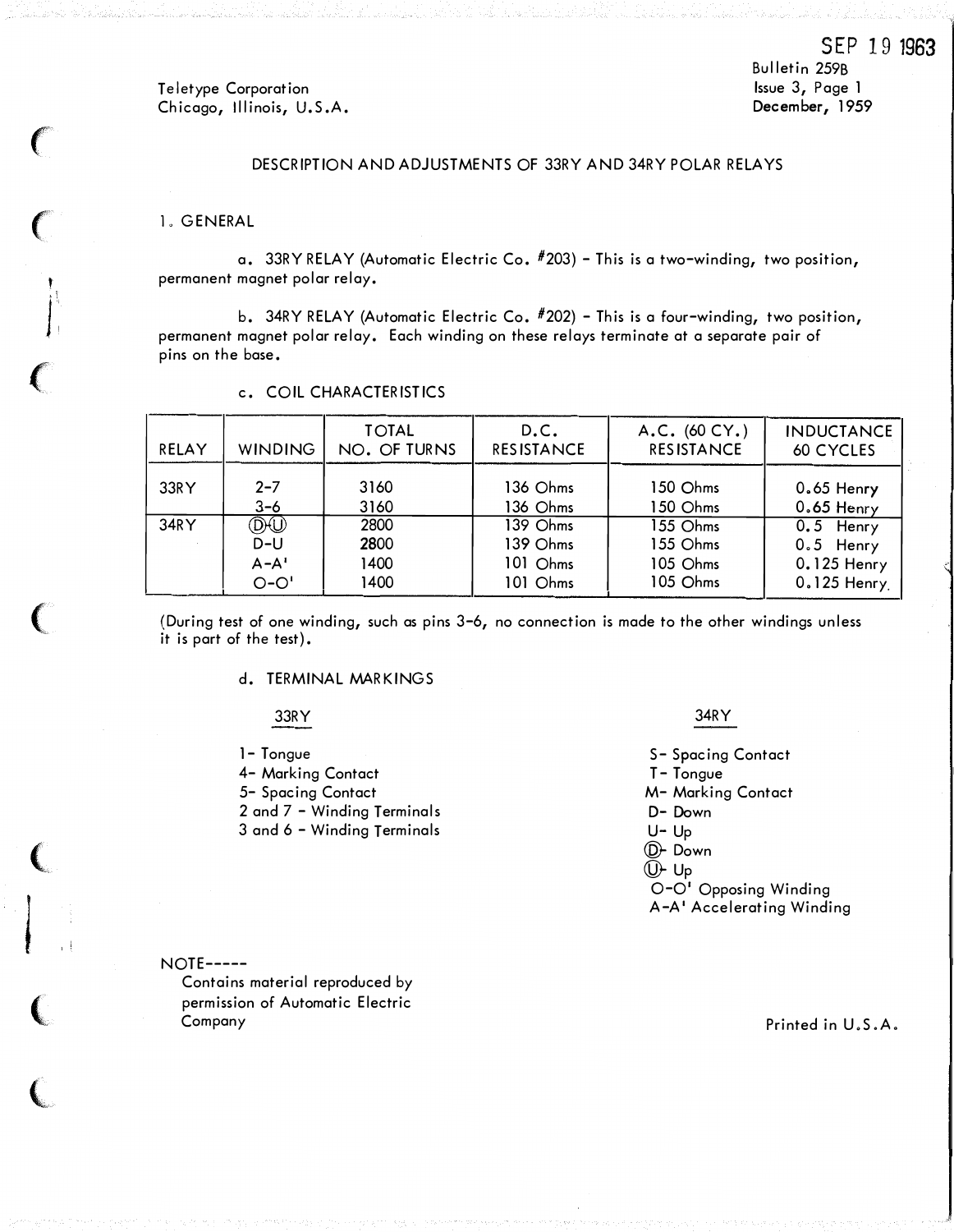$\bigcirc$ 

'')

\

 $\bigcup$ 

J

 $\bigcup$ 

,;)

## e. BASE TERMINALS

(1) The 33RY Relay has eight pin-type terminals with four (two large and two small) mounting legs。(Figure 1)。This terminal arrangement facilitates the use of the 33RY relay in circuits in which the 30RY relay is used, if an adequate capacitor-resistor spark suppressor is provided.

(2) The 34RY Relay has eleven banana type terminals (Figure 3) and requires an appropriate socket or jack that may be either flush or surface mounted.

f. CONTACTS - Both the 33RY and 34RY Relay are equipped with long life tungsten carbide contacts. These contacts have a higher contact resistance, particularly at low pressures, than other commonly used contact materials. Therefore, it is important that a relatively high contact pressure be maintained for most applications.

# 2. MAINTENANCE AND ADJUSTMENT

a. The factory adjustment of these relays should not be disturbed prior to placing the relay in service. However, after many months of operation, the relay characteristics may have shifted enough to jeopardize circut performance. In normal maintenance, adjustment of the "Bias" and" Contact Gap" only will require attention. (Figures 1 and 3). These adjustments are made using a  $#8$  Six Spline Short-Arm Socket-Screw Key or a  $#8$  Six Spline Screwdriver Type Socket-Screw Key (Bristol Company, Waterbury 20, Connecticut) to adjust the set screws and clamping screws.

b. It is essential that a test set, if used, correctly measure pulses from tungstencarbide contacts. Due to the higher and more variable contact resistance of tungsten carbide, a test set should meet the requirements set forth in Figure 2 in order to determine its suitability. Test sets designed for use with these relays are as follows:

Automatic Electric Co, test set  $*5K-27-35A$  (similar to circuits in Figure 2) for use with 33RY relay.

Western Union Telegraph Co. test set  $#42-$ B (Figure 3) for use with 34RY relay.

When such facilities are not available, it is recommended that the 33RY and 34RY relays be tested in an actual operating circuit that includes an arc suppressor.

c. During maintenance, or sometimes after a polar relay has been placed in service, it may be desirable to move the armature from one contact to the other by hand. This should be done only by pressing on the appropriate contact at the end of the armature bar using an insulating (non-magnetic) object and never by force on the armature spring. Pressing on the spring, which is made of soft material, may introduce a bias.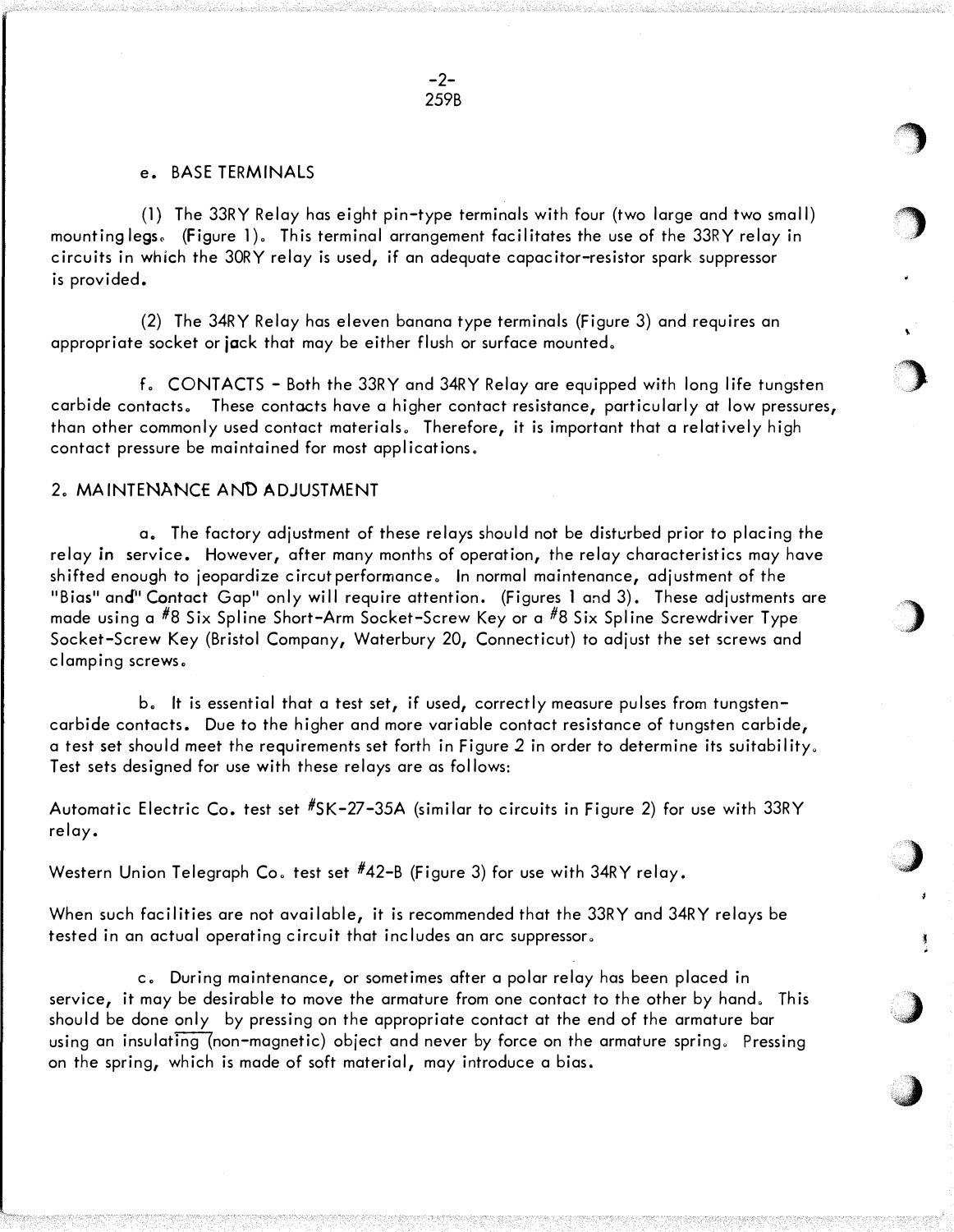DISTURBED SMALL PINS STATIONARY CONTACT TERMINAL CONNECTIONS MOUNTING SCREWS VIEWED FROM PIN SIDE ARMATURE ASSEMBLY INDICATED POLARITY IS USED FOR CLAMP TEST OF UNIT. REFER TO NOTE 1 **SCREW** PAGE 4 @ Ø ØØ 00  $\bullet$  8...  $\frac{1}{2}$ ,  $\frac{1}{2}$ ,  $\frac{1}{2}$ , 6 1-5 I I  $\times$  $\widehat{\mathcal{S}}$ @  $+ \, \delta \, \bigg\{ \bigg\}^2 + \,$ 3 2 LARGE PINS III **WALL PINS**  $MARKING$  CONTACTS  $\leftarrow$  $NORMALLY (PIN 3 (+) AND PIN 6 (+) CONIACTS)$  $\text{PIN 2}$   $\text{(-)}$  AND PIN 7  $\text{(+)}$ STATIONARY CONTACT SET SCREW -(USE  $#8-SIX$  SPLINE KEY)  $-$  NOTE  $-$ PROCEDURE THAT FOLLOWS IS USED WITH AUTOMATIC ELECTRIC COMPANY'S SK - 27 - 35A TEST SET. TO FACILITATE TESTS WITH EQUIPMENT. OTHER THAN THE ABOVE REFER TO ALTERNATE CIRCUITS OF FIGURE 2. ARMATURE ASSEMBLY STATIONARY CONTACT A) BIAS (MAGNETIC BALANCE) REQUIREMENT----WITH TEST SET IN BIAS POSITION, DEFLECTION OF MILLIAMMETER NEEDLE FROM ITS ZERO POSITION SHOULD NOT BE GREATER THAN ± 1/2 DIVISION. TO ADJUST----WITH EACH STATIONARY CONTACT SET SCREW-CLAMPING SCREW LOOSENED, TURN SET SCREWS IN OPPOSITE DIRECTION BY EQUAL AMOUNTS. CAUTION----A DELI-CATE TOUCH IS NECESSARY; TURN EACH SET SCREW ONLY A FEW DEGREES AT A TIME AND IN OPPOSITE DIRECTIONS. MAKE SURE CLAMPING SCREWS ARE TIGHTENED BEFORE RF-CHECKING ADJUSTMENTS. (B) CONTACT GAP REQUIREMENT----WITH TEST SET IN CONTACT POSITION, DEFLECTION OF MILLIAMMETER NEEDLE SHOULD BE MIN. PLUS 5 DIVISIONS-------------------------------MAX. PLUS 8 DIVISIONS. TO ADJUST----SAME PROCEDURE AS ABOVE EXCEPT THAT SET SCREWS ARE TURNED EQUAL AMOUNTS IN SAME DIRECTION RATHER THAN OPPOSITE DIRECTIONS. NOTE----FOR AD-JUSTMENT, THE MAX. VALUE IS PLUS 7.5 DIVISIONS IN PLACE OF 8 DIVISIONS. AL-WAYS RE-cHECK BIAS ADJUSTMENT AFTER CONTACT GAP IS MADE.

CAUTION------THE POSITION AND ALIGNMENT OF THE ARMATURE ASSEMBLY SHOULD NOT BE

 $\big($ 

 $\big($ 

 $\big($ 

 $\big($ 

 $\big($ 

 $\big($ 

 $\overline{\mathbb{C}}$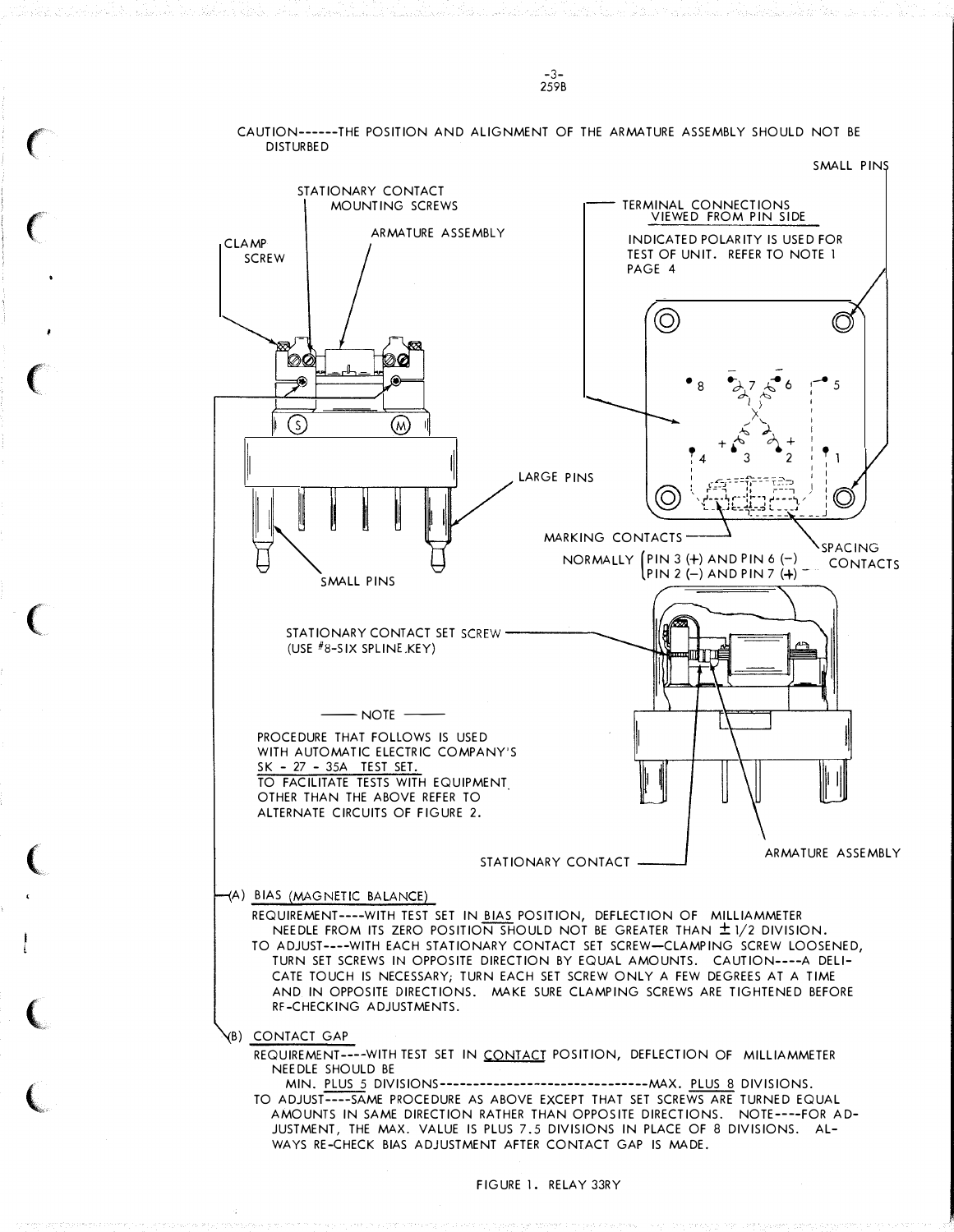NOTE 1 ---IF MAGNET COILS ARE ENERGIZED WITH A POLARITY AS SHOWN IN FIGURE 1, THE RELAY SHOULD CLOSE ITS #1 & #4 CONTACTS.

THE FOLLOWING PROCEDURE IS RECOMMENDED BEFORE USING ANY TEST SET TO DETERMINE WHETHER THE SET IS SUITABLE TO CHECK TUNGSTEN-CARBIDE CONTACTS.



(B) BIAS TEST (MAGNETIC BALANCE) PROCEDURE --- CONNECT RELAY

AS SHOWN AND TURN "AC" INPUT TO COILS "OFF AND ON" REPEATEDLY SO THAT ARMATURE RESTS SOMETIMES ON MARKING AND SOMETIMES ON SPACING CONTACTS.

CHECK --- OBSERVE WHETHER METER GIVES A FULL SCALE DEFLECTION ON BOTH MARKING AND SPACING CONTACTS WITH NO CHANGE OF THE FULL SCALE CONTROL.





(C) CONTACT TEST (% BREAK) PROCEDURE --- CHANGE TO CON-TACT TEST AND INTERRUPT "AC" INPUT TO RELAY COILS. CHECK --- IF TEST SET IS ARRANGED TO READ CONTACT EFFICIENCY, OBSERVE WHETHER METER GIVES AN EXACT FULL SCALE DEFLECTION ON BOTH CONTACTS." IF TEST SET READS CONTACT BREAK, OBSERVE WHETHER METER GIVES AN EXACT ZERO READING ON EACH CONTACT.

'�

 $\overline{\mathcal{L}}$ 

)

**)** 

 $\sum$ 

.J

**. best control** 

#### EVALUATION OF A PARTICULAR TEST SET

REPEAT (B) AND (C) WITH TWO MORE RELAYS (33RY). IF METER READS AN EXACT FULL SCALE OR ZERO WHEN THE A.C. IS TURNED OFF, THE TEST SET IS SUITABLE FOR TUNGSTEN-CARBIDE CONTACTS. A FAILURE OF ONE RELAY MAY BE CAUSED BY A DIRTY CONTACT. FAILURE OF SEVERAL CONTACTS IS A GOOD INDICATION THAT THE TEST SET IS NOT SUITABLE FOR TUNGSTEN-CARBIDE CONTACTS.

FIGURE 2. 33RY TEST CIRCUITS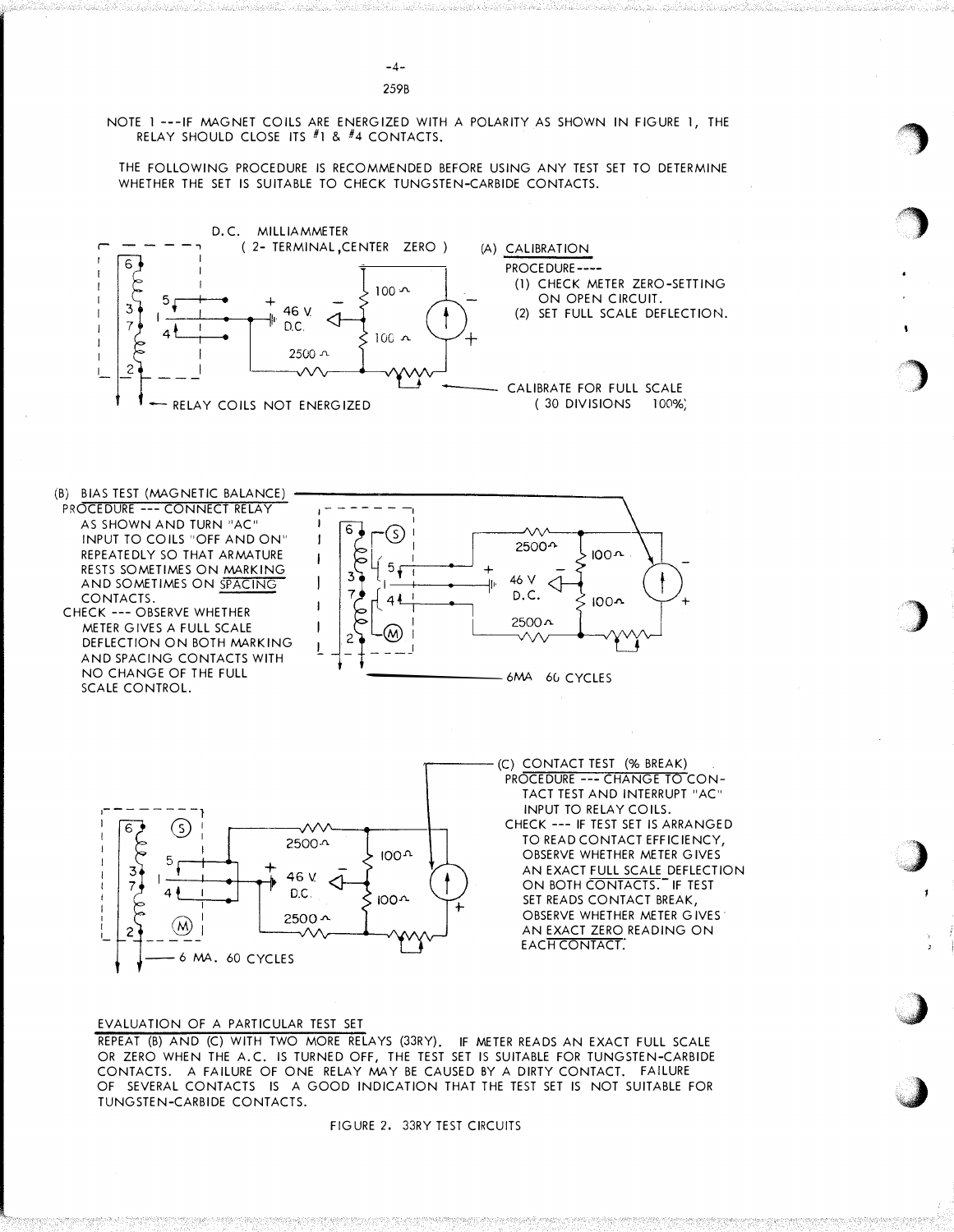

-5-

•

'•

3. WHEN MAKING THE "BREAK" TEST, WINDINGS A-A', D-U AND O-O' ARE CONNECTED IN SERIES AIDING AND ENERGIZED WITH APPROXIMATELY 13 MA.A.C.